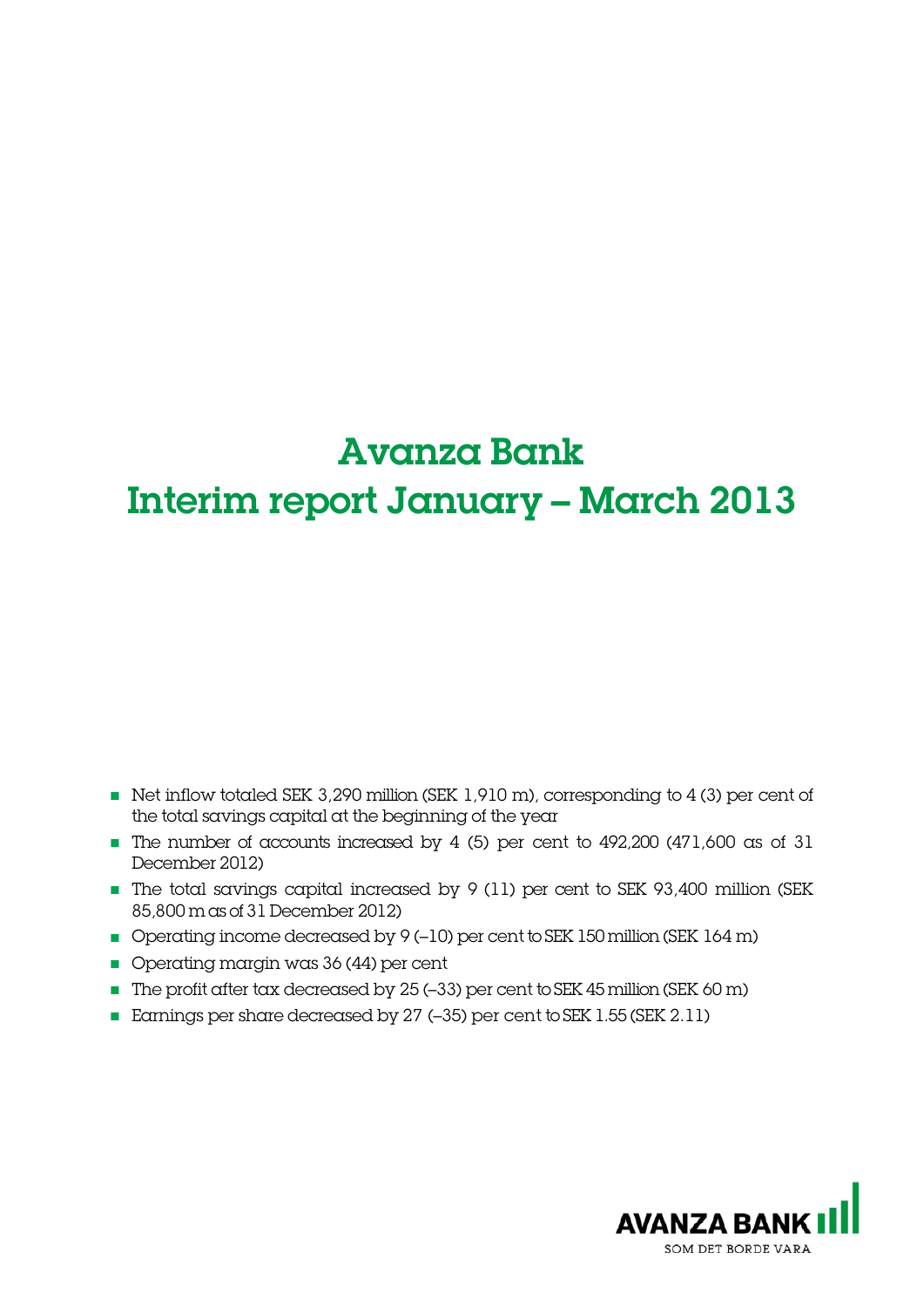# This is Avanza Bank

### Welcome to banking as it should be

Fourteen years ago, we started Avanza on the basis of a simple concept: We wanted to build a company that we, ourselves, would like to be customers of. A company that does not look at the world the way it is, but the way it should be.

For this reason, we make sure to always charge our customers as little as possible, while still offering better products and better service than any other bank. Of course, we also want it to be easy and fun for our customers to see growth in their funds. As it always should be.

We want to be the alternative for those who really care about their money. Those who don't want to follow the crowd but would rather do things their own way. Those who think that progress is more important than tradition and who would rather talk about tomorrow than yesterday. It is for these people that we do everything we do. This way of thinking has resulted in us having, today, the lowest fees on the market, as well as the widest range of shares, funds and securities. To cap it all off, measurements from the Svenskt Kvalitetsindex show that Avanza Bank has Sweden's most satisfied savers for the third year in a row.

If you ask us, this is just the beginning. We firmly believe that the most important thing for you to consider when investing your money is not what has happened in the past, but what is going to happen in the future. That's why we will always continue to develop. And we think that the best way to do that is to stick to what we promised from the very start: with us, you should get more from your investments and savings than you would anywhere else. Today and tomorrow. Just as it should be.

| Årets                         | Årets                         | Årets                         |
|-------------------------------|-------------------------------|-------------------------------|
| nöjdaste                      | nöjdaste                      | nöjdaste                      |
| sparkunder                    | sparkunder                    | sparkunder                    |
| 2010                          | 2011                          | 2012                          |
| CSKI                          | CSKI                          | CSKI                          |
| <b>SVENSKT KVALITETSINDEX</b> | <b>SVENSKT KVALITETSINDEX</b> | <b>SVENSKT KVALITETSINDEX</b> |

## Quarterly Summary

|                                                 | $Q_1$   | $Q_4$          | $\Omega$ 3 | Q <sub>2</sub> | Q <sub>1</sub> | $Q_4$   | $\Omega$ 3 | Q2      |
|-------------------------------------------------|---------|----------------|------------|----------------|----------------|---------|------------|---------|
| Avanza Bank                                     | 2013    | 2012           | 2012       | 2012           | 2012           | 2011    | 2011       | 2011    |
| Operating income, SEK m                         | 150     | 131            | 125        | 141            | 164            | 157     | 182        | 172     |
| Operating profit, SEK m                         | 54      | 38             | 42         | 48             | 72             | 62      | 103        | 68      |
| Operating margin, %                             | 36      | 29             | 34         | 34             | 44             | 39      | 57         | 40      |
| Earnings per share, SEK                         | 1.55    | 1.04           | 1.11       | 1.34           | 2.11           | 1.94    | 3.10       | 2.01    |
| Return on shareholders' equity, %               | 5       | $\overline{4}$ | 4          | 5              | 7              | 6       | 11         | 7       |
|                                                 |         |                |            |                |                |         |            |         |
| Net inflow, SEK m                               | 3.290   | 1.420          | 970        | 1.080          | 1.910          | 120     | 1.550      | 730     |
| Savings capital at the end of the period, SEK m | 93.400  | 85,800         | 82.200     | 78.700         | 82.000         | 74.200  | 70.300     | 84.200  |
| No. accounts at the end of the period           | 492.200 | 471.600        | 458,800    | 447,900        | 436,500        | 417.200 | 403.500    | 387,500 |
| No. customers at the end of the period          | 292.200 | 283.300        | 278,900    | 274.740        | 270,100        | 263,000 | 258,600    | 252,700 |
|                                                 |         |                |            |                |                |         |            |         |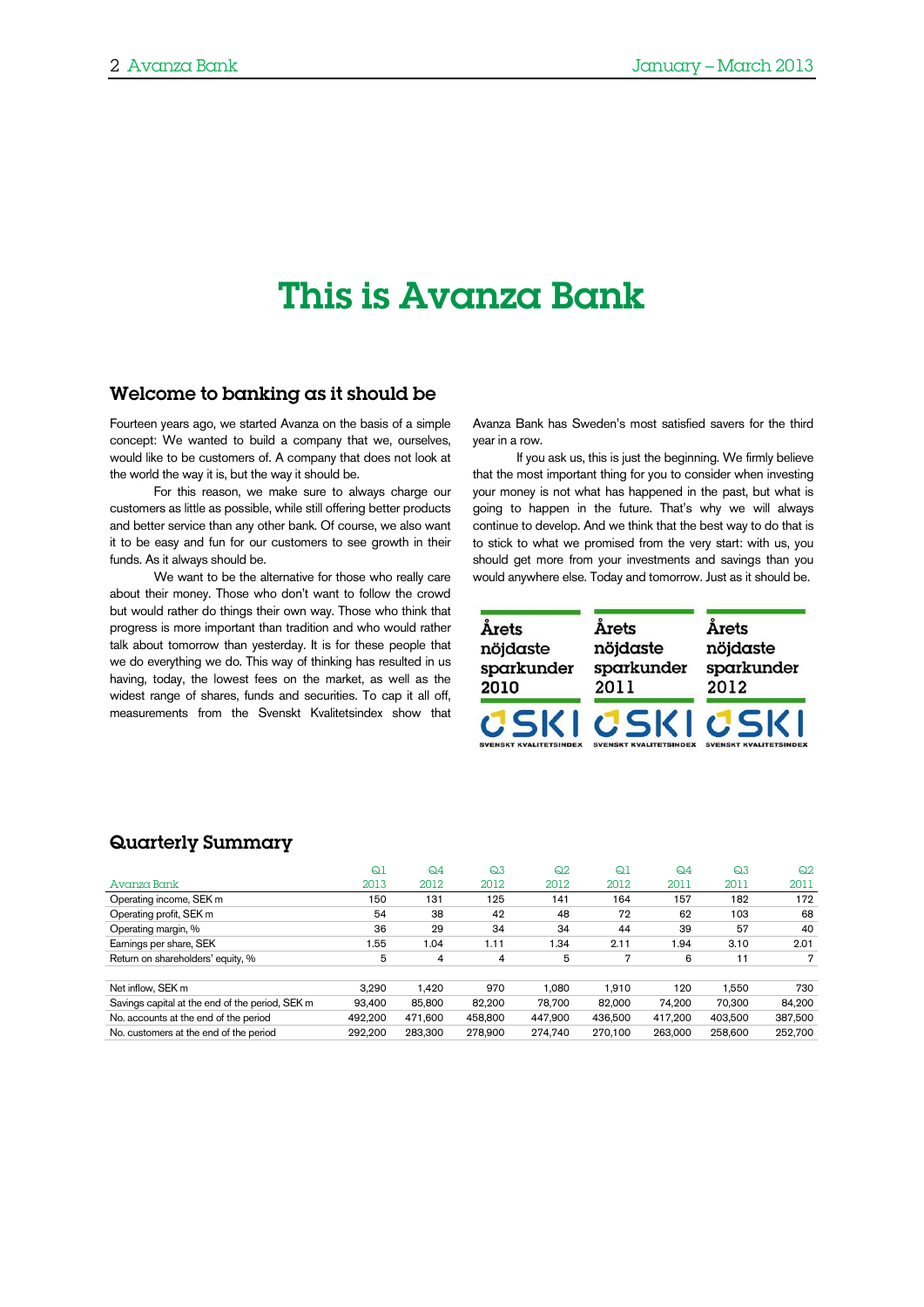# Comments from the Managing **Director**

"In March, our major annual event, the Avanza Forum, was held for the eighth consecutive year. Approximately 3,500 attendees made their way to the Globe arena in Stockholm, while a further 15,000 have viewed a recording of the event over the internet. This was an unprecedented number of attendees, which we are extremely proud of. The interest in the event reflects the increased awareness and search for knowledge among the general public regarding their savings and the macrofactors affecting them. We also see this in our customer statistics, in the form of increases of trading activity and the inflow of new customers.

#### **Net inflow – the third strongest quarter in Avanza's history**

Historically speaking, the first quarter tends to begin positively, and this year is no different. However, we believe that the increased level of interest is also a consequence of more positive signs from each of the EU, the USA and Asia. It would even be fair to say that savers are likely to have grown tired of the sensationalist headlines we have seen over recent years, and are no longer tricked by political manoeuvring, looking instead at the economic data and making their own minds up. The Stockholm Stock Exchange has experienced a positive development, and a number of listed companies will experience a direct yield during the spring which is significantly more than the short interest rate. This turn of events has implied that customers have been considerably more active with their savings than during the three previous quarters. This manifests itself in fund saving, which is up 77 per cent compared with the same quarter during 2012, as well as in the historically strong net inflow of SEK 3.3 billion. This is an increase of 72 per cent compared with the corresponding period during the previous year, and represents a positive signal in terms of our long-term target of achieving a 5 per cent share of the total net inflow to the Swedish savings market.

#### **We are becoming ever more popular – the inflow of new customers is increasing**

The inflow of 8,900 new customers during the first quarter represents an increase of 26 per cent compared with the same period during 2012, and is well in line with our long-term target of gaining 20,000 – 30,000 customers per year. This is an effect of savers' increased activity, in combination with the fact that we have the highest rating in the market for customer satisfaction.

#### **Low interest rates continue to put pressure on income**

Trading activity has increased since the previous quarter, but the low interest rates continue to impact net interest income, with a reduction of 19 per cent to MSEK 50 (62) compared with the same period during the previous year. To combat this, we will continue to refine our offering and focus on the areas we are able to impact, such as continued growth of customer volume and savings capital, we will continue the development of our occupational pension offering and to prepare the bank for the introduction of unrestricted transfer rights, as well as further strengthening our long-term, low price leadership.

#### **Upgrading of the IT platform on schedule and according to plan**

The important strategic work with modernising our underlying IT system is continuing as planned, which has kept the majority of the Company's IT resources tied up during the first quarter. We will continue to prioritise the completion of this project during the year, for which an important milestone will be the launch of our new internet banking site after the end of the second quarter. A flexible, cost-effective IT platform is crucial to our continued success and our ability to continue to create competitive offerings with our customers in focus – as it should be."

Stockholm, 17 April 2013

Martin Tivéus, Managing Director Avanza Bank

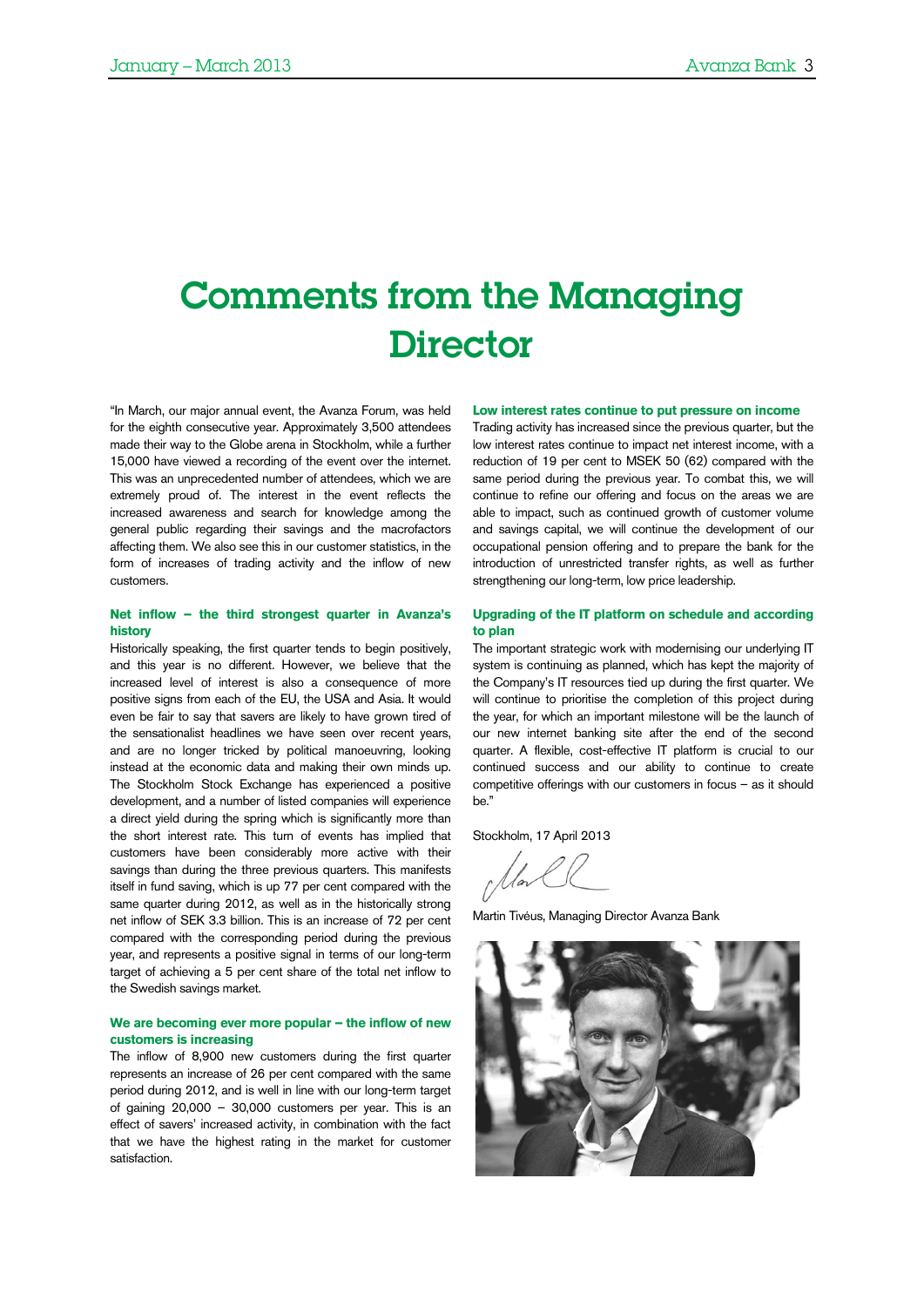## Operations

#### Market and sales

The Stockholm Stock Exchange developed strongly during the first quarter, with a considerable increase in activity. The index rose by 10 per cent and turnover was 24 per cent higher than during Q4 2012. Turnover was, however, 11 per cent lower than during the first quarter of 2012. Savers began to turn back to trading in shares and Avanza Bank increased its market share of trade on the Stockholm Stock Exchange compared to its most significant competitors, in terms of the number of transactions. As a consequence of this shift in behaviour, activity in interest-based investments fell somewhat, although the exchange-traded credit-linked note and Sparkonto+ continued to develop positively. Savings capital for these products amounted to SEK 590 million (SEK 40 m) and SEK 4,500 million (SEK 3,100 m), respectively.

The Investment Savings Account (ISA) remained popular during the first quarter. More than half of Avanza Bank's net inflow was into ISA, and the number of accounts increased by 45 per cent.

In autumn 2012, the results of the review regarding life insurance were presented, proposing that statutory transfer rights for pensions be extended. Avanza Bank responded to the results with a statement of opinion during the first quarter of 2013, suggesting several refinements to certain of the

proposals made. The introduction of unrestricted transfer rights benefits consumers and will lead to increased competition and movement within the life insurance industry. Once the extended transfer rights enter into force, Avanza Bank will be wellpositioned to increase its market shares in both the pensions market and the Swedish savings market. Preparatory work for the extension of transfer rights is underway both internally within the Bank and externally in the form of intensive lobbying. The net inflow in occupational pensions has remained at a positive level during the first quarter of 2013, in terms of both capital and new accounts.

At the end of March, we arranged the Avanza Forum, the largest exhibition in Sweden for private economy, for the eighth consecutive year. Approximately 3,500 attendees to the Ericsson Globe in Stockholm, as well as around 15,000 viewers on a web feed, heard talks by guests such as Hans Rosling, Susanna Campbell and Erik Lallerstedt, while 40 exhibitors including Danske Invest, ODIN Fonder, AMF and Skagen Fonder also contributed to the success of the event.

Avanza Bank had a 1.8 (1.8) per cent share of the total savings market in Sweden as of 31 December 2012. During 2012 as a whole, Avanza Bank's share of the total net inflow to the Swedish savings market was 2.9 (3.8) per cent.

|                                                        | 2013    | 2012    | Change                   | 2012-2013 | 2012    | Change |
|--------------------------------------------------------|---------|---------|--------------------------|-----------|---------|--------|
| Activity                                               | Jan-Mar | Jan-Mar | ℅                        | Apr-Mar   | Jan-Dec | %      |
|                                                        |         |         |                          |           |         |        |
| Net inflow, equity & investment fund accounts, SEK m   | 1,870   | 1,360   | 38                       | 4,010     | 3,500   | 15     |
| of which, investment savings accounts, SEK m           | 1,800   | 1,820   | $-1$                     | 3,500     | 3,520   | $-1$   |
| Net inflow, savings accounts, SEK m                    | 240     | $-500$  | $\overline{\phantom{m}}$ | 1,110     | 370     | 200    |
| of which, external deposit accounts, SEK m             | 340     | $-200$  | $\qquad \qquad -$        | 1,290     | 750     | 72     |
| Net inflow, pension- & insurance-based accounts, SEK m | 1,180   | 1,050   | 12                       | 1,640     | 1,510   | 9      |
| of which, endowment insurance, SEK m                   | 830     | 750     | 11                       | 430       | 350     | 23     |
| of which, occupational pensions, SEK m                 | 340     | 270     | 26                       | 1,080     | 1,010   | 7      |
| Net inflow, SEK m                                      | 3,290   | 1,910   | 72                       | 6,760     | 5,380   | 26     |
|                                                        |         |         |                          |           |         |        |
| Net inflow/Savings capital, %                          | 15      | 10      | 5                        | 8         | 7       | 1      |
|                                                        |         |         |                          |           |         |        |
| No. commission notes per account & month               | 1.5     | 1.8     | $-17$                    | 1.3       | 1.4     | $-7$   |
| No. transactions per commission note                   | 1.7     | 1.5     | 13                       | 1.7       | 1.6     | 6      |
| Brokerage per commission note, SEK                     | 72      | 77      | $-6$                     | 74        | 75      | $-1$   |
|                                                        |         |         |                          |           |         |        |
| <b>Market shares</b>                                   |         |         |                          |           |         |        |
| NASDAQ OMX Stockholm, First North and Burgundy         |         |         |                          |           |         |        |
| No. transactions, %                                    | 7.4     | 6.6     | 0.8                      | 6.5       | 6.4     | 0.1    |
| Turnover, %                                            | 4.1     | 4.3     | $-0.2$                   | 4.1       | 4.1     | 0.0    |

*For definitions, see page [16.](#page-15-0)*

Net inflow during the first quarter was SEK 3,290 million (SEK 1,910 m), which is the highest amount since Q1 2011. The largest portion of this inflow was attributable to the Investment Savings Account.

Activity among Avanza Bank's customers, measured as the number of transactions per account, was 25 per cent higher during Q1 than during the preceding quarter and 17 (-10) per cent lower than during the corresponding period the previous year. Brokerage fees per transaction were 6 (-3) per cent lower than during the first quarter of 2012. At the same time, Avanza Bank has increased its market share of the number of completed deals on the Stockholm Stock Exchange to 7.4 (6.6) per cent during the first quarter.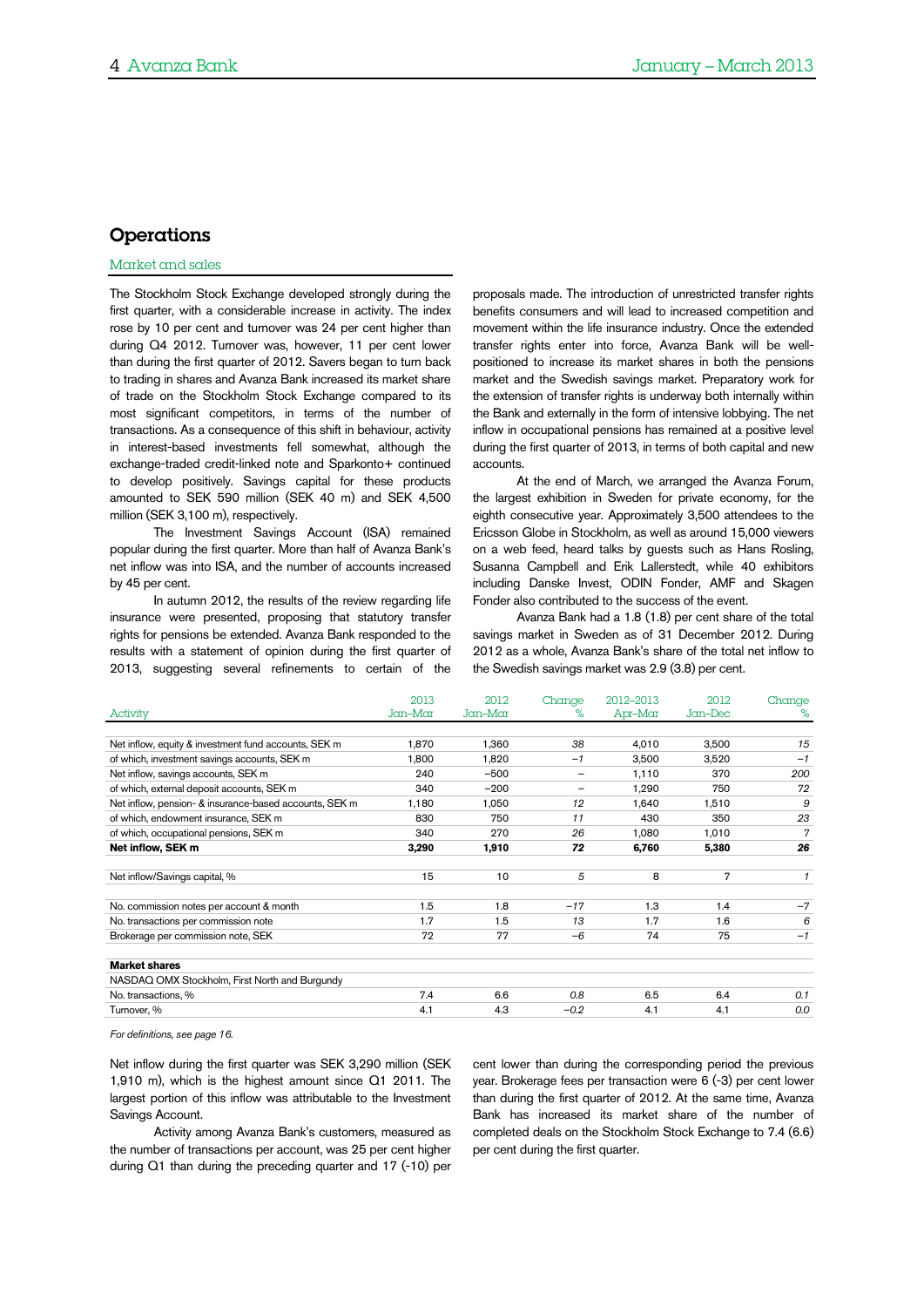|                                                             |                  |            | Change         |            | Change         |
|-------------------------------------------------------------|------------------|------------|----------------|------------|----------------|
| Savings capital                                             | $31 - 03 - 2013$ | 31-12-2012 | %              | 31-03-2012 | %              |
|                                                             |                  |            |                |            |                |
| Savings capital, equity & investment fund accounts, SEK m   | 49,560           | 45,510     | 9              | 43,730     | 13             |
| of which, investment savings accounts, SEK m                | 6,120            | 3,960      | 55             | 1,930      | 217            |
| Savings capital, savings accounts, SEK m                    | 5,240            | 4,990      | 5              | 4,070      | 29             |
| of which, external deposit accounts, SEK m                  | 4,470            | 4,110      | 9              | 3,120      | 43             |
| Savings capital, pension- & insurance-based accounts, SEK m | 38,600           | 35,300     | 9              | 34,200     | 13             |
| of which, endowment insurance, SEK m                        | 29,600           | 27,000     | 10             | 26,900     | 10             |
| of which, occupational pensions, SEK m                      | 3,740            | 3,250      | 15             | 2,460      | 52             |
| Savings capital, SEK m                                      | 93,400           | 85,800     | 9              | 82,000     | 14             |
|                                                             |                  |            |                |            |                |
| Equities, bonds, derivatives, etc. SEK m                    | 59,770           | 54,560     | 10             | 54,350     | 10             |
| Investment funds. SEK m                                     | 21,700           | 18,900     | 15             | 17,400     | 25             |
| Deposits, SEK m                                             | 15,000           | 15,200     | $-1$           | 13,500     | 11             |
| of which, external deposits, SEK m                          | 4,470            | 4,110      | 9              | 3,120      | 43             |
| Lending, SEK m                                              | $-3,070$         | $-2,860$   | $\overline{7}$ | $-3,250$   | $-6$           |
| Savings capital, SEK m                                      | 93,400           | 85,800     | 9              | 82,000     | 14             |
|                                                             |                  |            |                |            |                |
| Deposits/Lending, %                                         | 489              | 531        | $-42$          | 415        | 74             |
| Net deposits/Savings capital, %                             | 13               | 14         | $-1$           | 13         | $\overline{O}$ |
|                                                             |                  |            |                |            |                |
| Avanza Bank, SEK m                                          | 52,110           | 47,780     | 9              | 45,470     | 15             |
| Mini, SEK m                                                 | 1.590            | 1,470      | 8              | 1,530      | 4              |
| Private Banking, SEK m                                      | 37,200           | 34,100     | 9              | 32,600     | 14             |
| Pro, SEK m                                                  | 2,500            | 2.450      | $\overline{2}$ | 2,400      | $\overline{4}$ |
| Savings capital, SEK m                                      | 93,400           | 85,800     | 9              | 82,000     | 14             |
|                                                             |                  |            |                |            |                |
| Return, average account since Jan 1 st, %                   | 5                | 8          |                | 8          | $-3$           |
| SIX Return Index since Jan 1 st, %                          | 10               | 16         |                | 11         | $-1$           |

*For definitions, see pag[e 16.](#page-15-0)*

|                                           |                  |                  | Change |            | Change |
|-------------------------------------------|------------------|------------------|--------|------------|--------|
| Accounts                                  | $31 - 03 - 2013$ | $31 - 12 - 2012$ | %      | 31-03-2012 | %      |
|                                           |                  |                  |        |            |        |
| No. equity & investment fund accounts     | 250,200          | 239,000          | 5      | 226,100    | 11     |
| of which, no. investment savings accounts | 20,700           | 14.300           | 45     | 7,220      | 187    |
| No. savings accounts                      | 67,200           | 63.300           | 6      | 52,700     | 28     |
| of which, no. external deposit accounts   | 38,800           | 35,200           | 10     | 25,700     | 51     |
| No. pension- & insurance-based accounts   | 174,800          | 169,300          | 3      | 157,700    | 11     |
| of which, no. endowment insurance         | 95,700           | 93,600           | 2      | 90,600     | 6      |
| of which, no. occupational pensions       | 40,700           | 38,400           | 6      | 32,600     | 25     |
| No. accounts                              | 492,200          | 471.600          | 4      | 436,500    | 13     |
|                                           |                  |                  |        |            |        |
| Avanza Bank, no. accounts                 | 450,630          | 431,890          | 4      | 399,460    | 13     |
| Mini, no. accounts                        | 20,700           | 20,100           | 3      | 19,600     | 6      |
| Private Banking, no. accounts             | 18,100           | 17,200           | 5      | 15,300     | 18     |
| Pro, no. accounts                         | 2.770            | 2,410            | 15     | 2,140      | 29     |
| No. accounts                              | 492,200          | 471,600          | 4      | 436,500    | 13     |
|                                           |                  |                  |        |            |        |
| No. accounts per customer                 | 1.68             | 1.66             |        | 1.62       | 4      |
|                                           |                  |                  |        |            |        |

*For definitions, see pag[e 16.](#page-15-0)*

Avanza Bank continues to gain new customers. At the end of the first quarter, the number of customers amounted to 292,200 (270,100). The number of accounts per customer represents a measure of savers' customer loyalty to Avanza Bank and, thereby, also a measure of our share of customers' savings. The

number of accounts per customer has increased during the period and now amounts to 1.68 (1.62) accounts.

The number of new occupational pension accounts was 2,300 (2,500) during the period January to March, which corresponds to 11 (13) per cent of the total number of new accounts.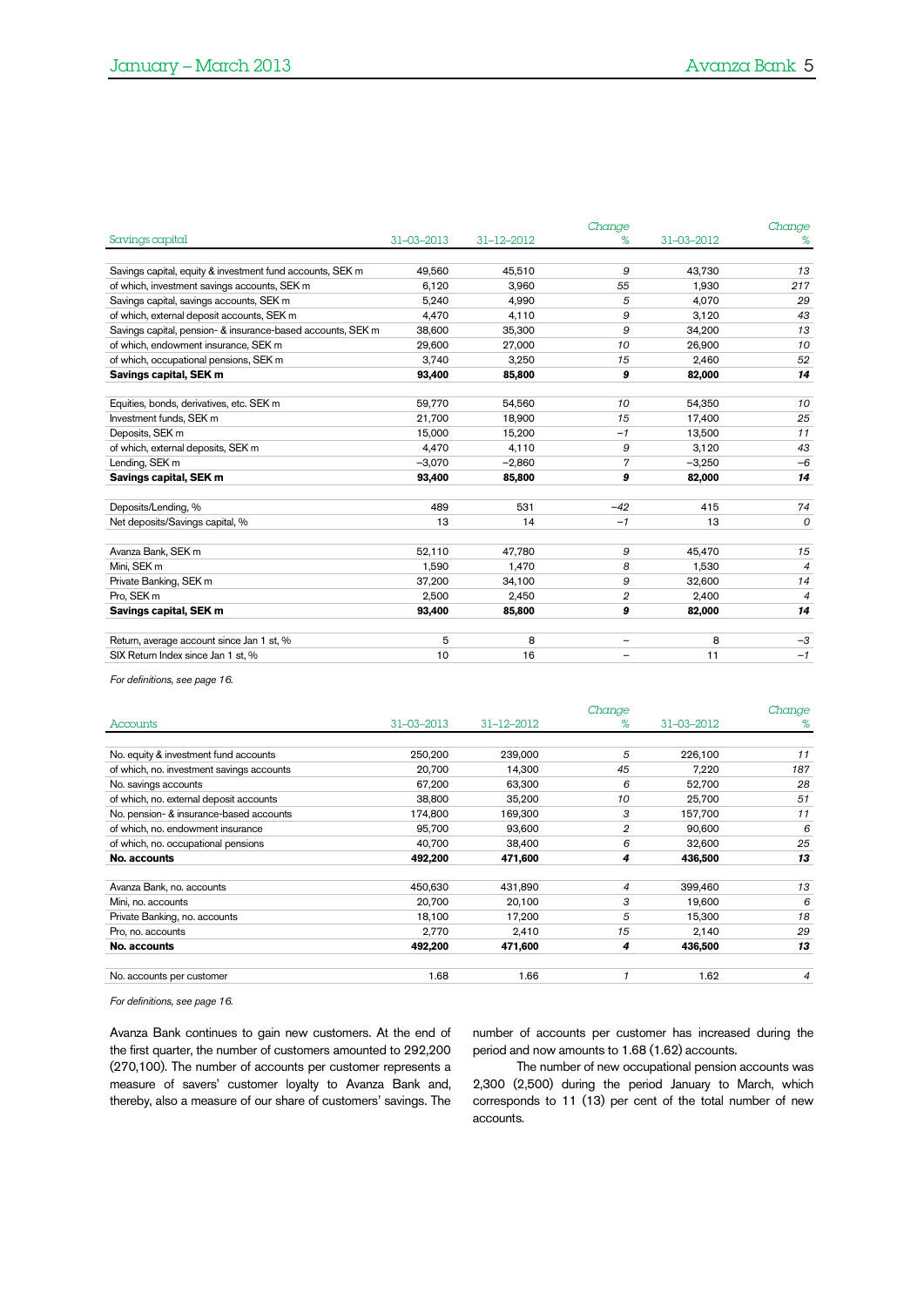#### Development

Intensive work was undertaken on developing Avanza Bank's new internet presence and modernising the underlying systems during the first quarter. A number of new features were implemented in the beta version of the new site, including trade in currencies and bonds, and trade on foreign marketplaces. The work with our new internet bank is expected to continue until summer 2013. New IT systems also lead to improved scalability and cost-effectiveness in conjunction with on-going growth,

which is important in our ambition to continue to offer the industry's lowest fees while providing a good return to our shareholders.

Preparations are well under way for the de-regulation of the pensions market, whereby transfer rights for pensions will, in all likelihood, be extended in accordance with the proposals presented in autumn 2012, in the results of the review regarding life insurance.

## Financial overview

| %<br>Jan-Mar<br>Jan-Mar<br>Apr-Mar<br>Jan-Dec<br>Income Statement, SEK m<br>64<br>$-9$<br>Brokerage income<br>70<br>211<br>216<br>19<br>17<br>12<br>66<br>64<br><b>Fund commissions</b><br>50<br>$-19$<br>222<br>235<br>Net interest items<br>62<br>17<br>47<br>15<br>13<br>49<br>Other income, net *<br>150<br><b>Operating income</b><br>164<br>-9<br>548<br>562<br>Personnel**<br>$-52$<br>$\overline{2}$<br>$-209$<br>$-207$<br>$-51$<br>Marketing<br>$-8$<br>$-25$<br>$-19$<br>$-21$<br>$-6$ | Change                |
|---------------------------------------------------------------------------------------------------------------------------------------------------------------------------------------------------------------------------------------------------------------------------------------------------------------------------------------------------------------------------------------------------------------------------------------------------------------------------------------------------|-----------------------|
|                                                                                                                                                                                                                                                                                                                                                                                                                                                                                                   | $\%$                  |
|                                                                                                                                                                                                                                                                                                                                                                                                                                                                                                   |                       |
|                                                                                                                                                                                                                                                                                                                                                                                                                                                                                                   | $-2$                  |
|                                                                                                                                                                                                                                                                                                                                                                                                                                                                                                   | 3                     |
|                                                                                                                                                                                                                                                                                                                                                                                                                                                                                                   | $-6$                  |
|                                                                                                                                                                                                                                                                                                                                                                                                                                                                                                   | $\overline{4}$        |
|                                                                                                                                                                                                                                                                                                                                                                                                                                                                                                   | -2                    |
|                                                                                                                                                                                                                                                                                                                                                                                                                                                                                                   | $\mathcal{O}$         |
|                                                                                                                                                                                                                                                                                                                                                                                                                                                                                                   | $-10$                 |
| $-3$<br>$-3$<br>$-13$<br>$-13$<br>Depreciation<br>0                                                                                                                                                                                                                                                                                                                                                                                                                                               | 0                     |
| $-35$<br>$-30$<br>17<br>$-124$<br>$-119$<br>Other expenses                                                                                                                                                                                                                                                                                                                                                                                                                                        | $\boldsymbol{4}$      |
| Operating expenses before credit losses<br>$-96$<br>$-92$<br>4<br>$-365$<br>$-360$                                                                                                                                                                                                                                                                                                                                                                                                                | $\mathbf{1}$          |
| <b>Profit before credit losses</b><br>54<br>72<br>$-25$<br>183<br>202                                                                                                                                                                                                                                                                                                                                                                                                                             | -9                    |
| $\Omega$<br>$\mathbf 0$<br>$-1$<br>Credit losses, net<br>$-1$                                                                                                                                                                                                                                                                                                                                                                                                                                     | $\mathcal{O}$         |
| 182<br>201<br><b>Operating profit</b><br>54<br>72<br>$-25$                                                                                                                                                                                                                                                                                                                                                                                                                                        | -9                    |
|                                                                                                                                                                                                                                                                                                                                                                                                                                                                                                   |                       |
| 36<br>33<br>36<br>Operating margin, %<br>44<br>$-8$                                                                                                                                                                                                                                                                                                                                                                                                                                               | $-3$                  |
| Profit margin, %<br>30<br>37<br>$-7$<br>26<br>28                                                                                                                                                                                                                                                                                                                                                                                                                                                  | $-2$                  |
| Cost/income ratio, %<br>64<br>56<br>67<br>64<br>8                                                                                                                                                                                                                                                                                                                                                                                                                                                 | 3                     |
| 5.58<br>1.55<br>2.11<br>$-27$<br>5.04<br>Earnings per share. SEK                                                                                                                                                                                                                                                                                                                                                                                                                                  | $-10$                 |
| $-26$<br>5.04<br>5.58<br>Earnings per share after dilution. SEK<br>1.55<br>2.09                                                                                                                                                                                                                                                                                                                                                                                                                   | $-10$                 |
| 5<br>Return on shareholders' equity, %<br>7<br>$-2$<br>17<br>19                                                                                                                                                                                                                                                                                                                                                                                                                                   | $-2$                  |
| Investments, SEK m<br>$\mathbf{1}$<br>0<br>3<br>3<br>$\overline{\phantom{0}}$                                                                                                                                                                                                                                                                                                                                                                                                                     | $\mathcal{O}$         |
| 43<br>38<br>Brokerage income/Operating income, %<br>43<br>0<br>39                                                                                                                                                                                                                                                                                                                                                                                                                                 | $\mathcal I$          |
| 57<br>62<br>Non-brokerage income/Operating income, %<br>57<br>0<br>61                                                                                                                                                                                                                                                                                                                                                                                                                             | $-1$                  |
| of which, Fund commissions/Operating income, %<br>13<br>10<br>3<br>12<br>11                                                                                                                                                                                                                                                                                                                                                                                                                       | $\mathbf{1}$          |
| 33<br>$-5$<br>42<br>of which, Net interest items/Operating income, %<br>38<br>41                                                                                                                                                                                                                                                                                                                                                                                                                  | $-1$                  |
| of which, Other income/Operating income, %<br>9<br>$\overline{2}$<br>9<br>8<br>11                                                                                                                                                                                                                                                                                                                                                                                                                 | $\mathbf{1}$          |
| $-12$<br>92<br>Non-brokerage income/Operating expenses, %<br>90<br>102<br>96                                                                                                                                                                                                                                                                                                                                                                                                                      |                       |
| of which, Net interest items/Operating expenses, %<br>52<br>67<br>$-15$<br>61<br>65                                                                                                                                                                                                                                                                                                                                                                                                               | $-4$                  |
| Operating income/Savings capital. %<br>0.17<br>0.21<br>$-0.04$<br>0.65<br>0.70                                                                                                                                                                                                                                                                                                                                                                                                                    | $-4$                  |
| of which. Net interest items/Savings capital. %<br>$-0.02$<br>0.06<br>0.08<br>0.26<br>0.29                                                                                                                                                                                                                                                                                                                                                                                                        |                       |
| 263<br>272<br>269<br>269<br>2                                                                                                                                                                                                                                                                                                                                                                                                                                                                     | $-0.05$<br>$-0.03$    |
| Average no. employees<br>$-3$<br>No. trading days<br>61.5<br>63.5<br>245.5<br>247.5                                                                                                                                                                                                                                                                                                                                                                                                               |                       |
| Web service operational availability. %<br>99.9<br>100.0<br>$-0.1$<br>99.6<br>99.6<br>0.0                                                                                                                                                                                                                                                                                                                                                                                                         | $\mathcal{I}$<br>$-1$ |

\* Including an impairment of the holding in Burgundy with SEK 9 million in the third quarter 2012.<br>\*\* Including non-recurring costs related to rationalization through personnel changes of SEK 3.5 million in the third quart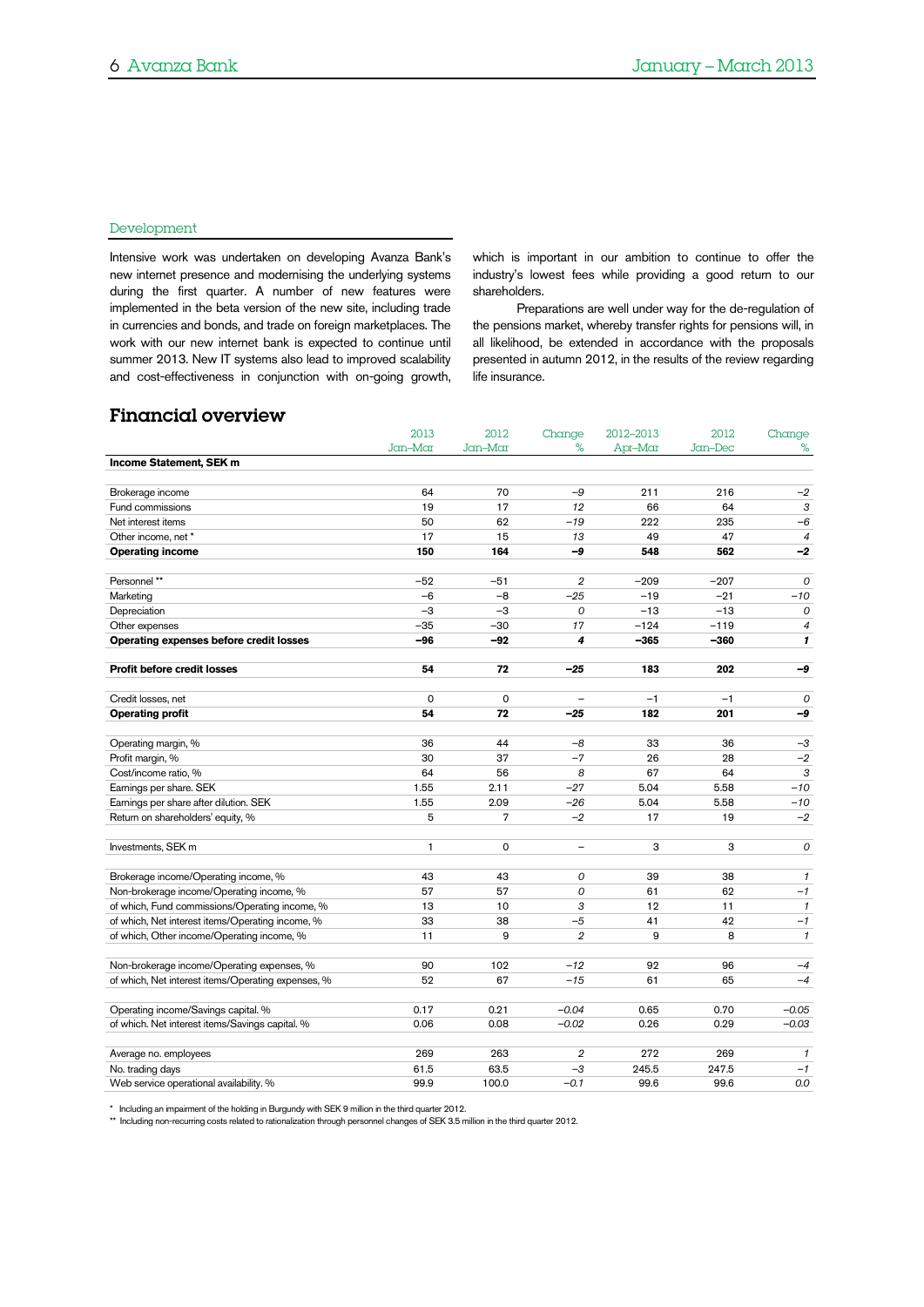|                                     |                  |                  | Change |            | Change         |
|-------------------------------------|------------------|------------------|--------|------------|----------------|
|                                     | $31 - 03 - 2013$ | $31 - 12 - 2012$ |        | 31-03-2012 | %              |
| Shareholders' equity per share, SEK | 30.23            | 28.68            | 5      | 33.08      | $-9$           |
| Capital base/Capital requirement    | 2.28             | 2.21             | 0      | 2.22       | 3              |
| No. employees                       | 276              | 262              | 5      | 265        | $\overline{4}$ |
| Market value, SEK                   | 175.00           | 131.50           | 33     | 186.00     | $-6$           |
| Market capitalisation, SEK m        | 5.050            | 3.800            | 33     | 5.260      | $-4$           |

*For definitions, see pag[e 16.](#page-15-0)*

*Avanza Bank also publishes an Excel document containing financial history. The information is presented in English and can be viewed at avanzabank.se/keydata.*

Operating income decreased by 9 (–10) per cent during Q1 compared with the corresponding period during the previous year, primarily as a result of decreases to brokerage income and net interest items. However, compared with the fourth quarter of 2012, increased trading activity meant that income increased by 15 per cent.

Avanza's customers completed, on average, 17 per cent fewer securities transactions per account during the first quarter of 2013 than during the same period in 2012 and, in addition, brokerage fees per transaction declined somewhat. Compared with the preceding quarter, the number of transactions per account did, however, rise by 25 per cent, and brokerage income was up by 39 per cent.

At the end of the quarter, lending was 6 per cent lower than at the same point in time during the previous year, which negatively impacted interest income. In addition, the prime lending rate was an average of 0.64 percentage points lower than during the corresponding period in 2012, which further affected net interest items.

Expenses before credit losses increased by 4 (21) per cent during the first quarter, in comparison to the previous year. This was mainly due to the continued investments in our new internet bank, which are reported as expenses directly in the income statement. These investments in the new internet bank started in 2011 and are expected to be completed by the end of Q2 2013. The work with modernising the underlying systems is expected to continue through 2013.

During the first quarter, non-brokerage income amounted to 90 (102) per cent of expenses. Non-brokerage income is comprised primarily of net interest items, fund commissions and net foreign exchange income. Our objective is that this item should, in the long-term, exceed 100 per cent.

#### Capital surplus

| 31–03–2013                                                                                             | 31–12–2012 |
|--------------------------------------------------------------------------------------------------------|------------|
| Shareholders' equity, the Group<br>873                                                                 | 828        |
| Intangible fixed assets and deferred tax receivables, SEK m<br>$-24$                                   | $-24$      |
| Capital requirement with reference to Avanza Bank's internal capital evaluation (IKU), SEK m<br>$-289$ | $-298$     |
| Total capital surplus before dividend, SEK m<br>560                                                    | 507        |
|                                                                                                        |            |
| Capital surplus per share, SEK<br>19.39                                                                | 17.54      |

*Intangible fixed assets and deferred tax receivables are not included in the capital base under the capital adequacy rules and are thus not distributable and should be reduced from the equity. See also Note 4, page [14.](#page-13-0)*

The capital surplus, i.e. the maximum scope available for dividend payments and buybacks of the company's own shares, totalled SEK 560 million as of 31 March 2013.

#### Financial position

All of Avanza Bank's assets have a high level of liquidity. The majority of the assets can, therefore, be transferred within one day. The assets are deemed to be secure. Between 2001 and the first quarter of 2013 total credit losses amounted to SEK 8 million, which is the equivalent, on average, to less than 0.03 percent per year. Avanza Bank does not conduct, and has not previously conducted, trading in securities on its own behalf.

The statutory protection and guarantees (such as the state deposit guarantee) apply to customers in Avanza Bank in the same manner as applying to other Swedish banks and

insurance companies. Additional information on Avanza Bank and security matters can be found on avanzabank.se.

#### The Parent Company Avanza Bank Holding AB

Avanza Bank Holding AB is the Parent Company in the Avanza Bank Group. The operating result for the first quarter was SEK –1 (–2) million. The Parent Company does not report any sales. The Board of Directors has proposed to today's Annual General Meeting a dividend of SEK 231 million, equivalent to SEK 8.00 per share. For the previous year, the dividend amounted to SEK 283 million, equivalent to SEK 10.00 per share.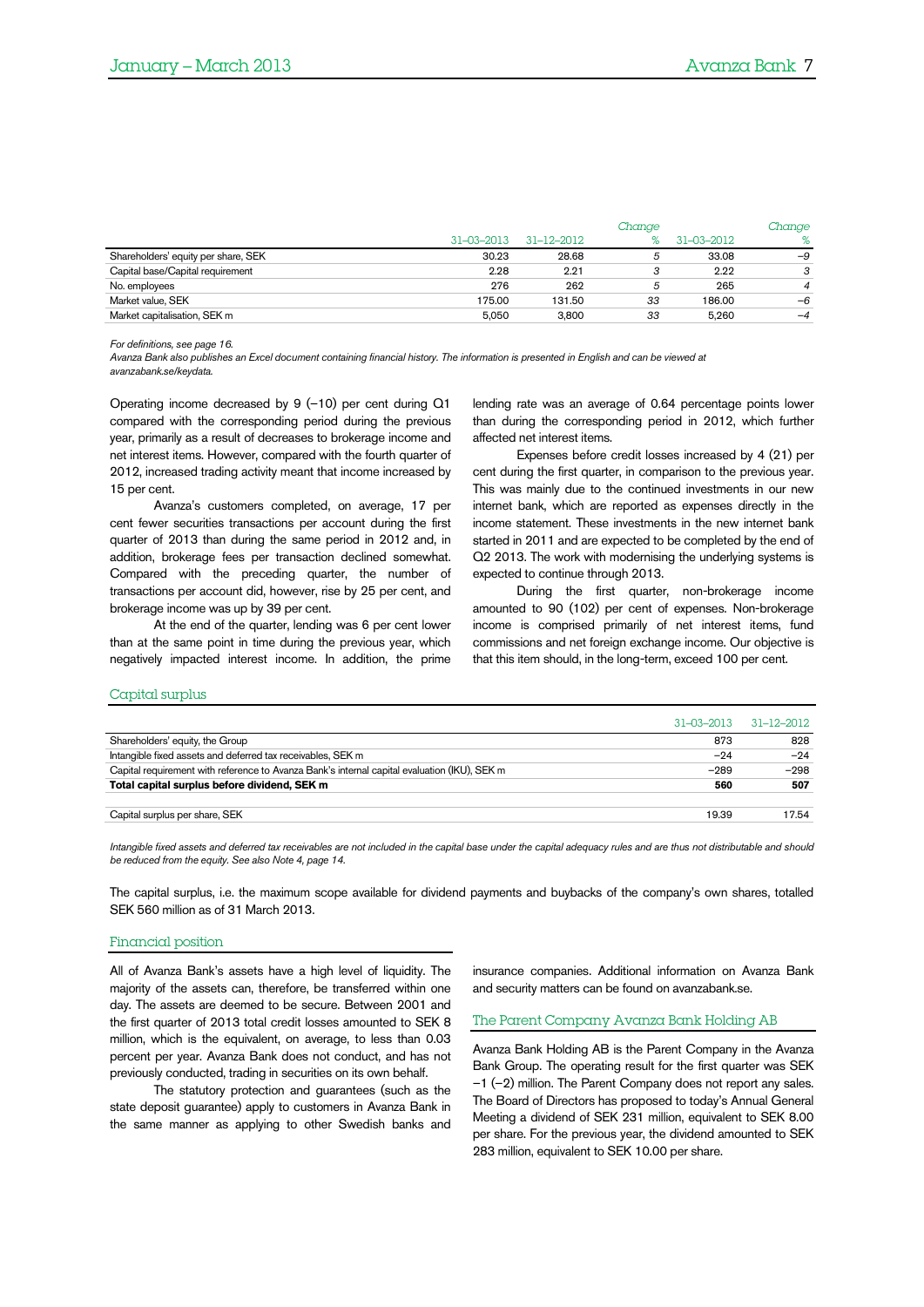### Outlook for the future

Growth possibilities on the Swedish savings market are deemed to be positive. In order to generate long-term value for our shareholders, Avanza Bank's work is concentrated on those areas that we can impact and which drive the underlying growth of the Company, in combination with thorough monitoring of expenses – good scalability in the operations, strong net inflow, good growth in customers and customer satisfaction.

Factors which impact Avanza Bank's possibilities for future growth include:

#### Growth of the savings market

Our assessment is that the Swedish savings market will grow by 6–8 per cent per year in the long-term, which is in line with the growth over the last ten years. However, there is a risk that concerns regarding the housing market might spread to the savings market. Worries about falling housing prices, in combination with uncertainty regarding the stock market, may mean that more Swedes will choose to save by paying off their housing loans, which, in the short-term, may have a negative impact on the growth of the Swedish savings market.

Avanza Bank's growth opportunities are not, however, limited to the growth of the Swedish savings market. This is because Avanza Bank currently has a market share of only 1.8 per cent of the Swedish savings market, in combination with capital moved from other savings institutions to Avanza Bank which is not included in the net inflow to the Swedish savings market.

#### Net inflow and growth in value

An important factor generating long-term growth in savings capital is the net inflow. Avanza Bank aims to attract a minimum of 5 per cent of the net inflow to the Swedish savings market per year. Growth in net inflow is achieved through increased savings from new and existing customers. Avanza Bank aims to attract 20,000 – 30,000 new customers per year, as well as to utilise its advantages in terms of offering the market's widest range of savings products, as well as its lowest prices, in order to grow the Bank's share of customers' savings over time. Our assessment is that our customers today have half of their transferrable savings in Avanza Bank.

In addition to the net inflow, value development also generates growth in customers' savings capital.

#### Link between growth in savings capital and growth in operating income

From a long-term perspective, there is a clear link between growth in savings capital and growth in operating income, for which reason an underlying growth in savings capital creates the conditions necessary for increased income. Income is primarily

generated through brokerage income from trade in securities, net interest income from borrowing and lending, fund commissions and other compensation from suppliers of savings products. The income to savings capital ratio has fallen by 13 per cent per year over the last five years, due to price pressure combined with the effects of the product mix of savings, a lower short interest rate level and variations in trading activity on the stock market. Our assessment is that the income to savings capital ratio, with an unchanged repo rate, will fall at a lower rate than the historical rate from the current level. This assessment is based on our forecast of continued effects of the product mix of savings capital, as we believe that fund savings and interest savings will increase in the future, to the detriment of trade in shares, in conjunction with an increase in pension capital. Price pressure due to competitive pressure is, however, deemed to be limited.

#### Rate of increase in expenses

Avanza Bank reviewed the rate of increase in expenses prior to 2012. Given the company's substantial investments in the new internet presence, as well as the modernisation of the underlying systems undertaken during recent years, expenses for the coming years are not expected to increase at the same rate as income, which creates the conditions for increased operating margins. This is due to the fact that the new systems require less maintenance and facilitate increased efficiency in the operations, subsequently creating an improved scalability with continued customer growth. In the long-term, the target is that increases in expenses are not to exceed increases in income.

#### Possible deregulation of the transfer market for pension savings

In autumn 2012, the results of the review regarding life insurance were presented, proposing that statutory transfer rights for pension savings be extended. The pensions and insurance market is twice the size of the market for direct savings in shares and funds. It is, therefore, estimated that Avanza Bank's customers will have more pension savings than direct share and fund savings. If there were to be an extension to the transfer rights for pension capital, customers would be able to transfer portions, or all, of their pension savings to Avanza Bank and, in doing so, earn a larger pension, as Avanza Bank offers the lowest fees and the widest product range for pension savings. A resolution in favour of unlimited transfer rights would, therefore, have a positive effect on Avanza Bank's growth opportunities. The results of the review propose that the extension to transfer rights becomes applicable as of 1 January 2015.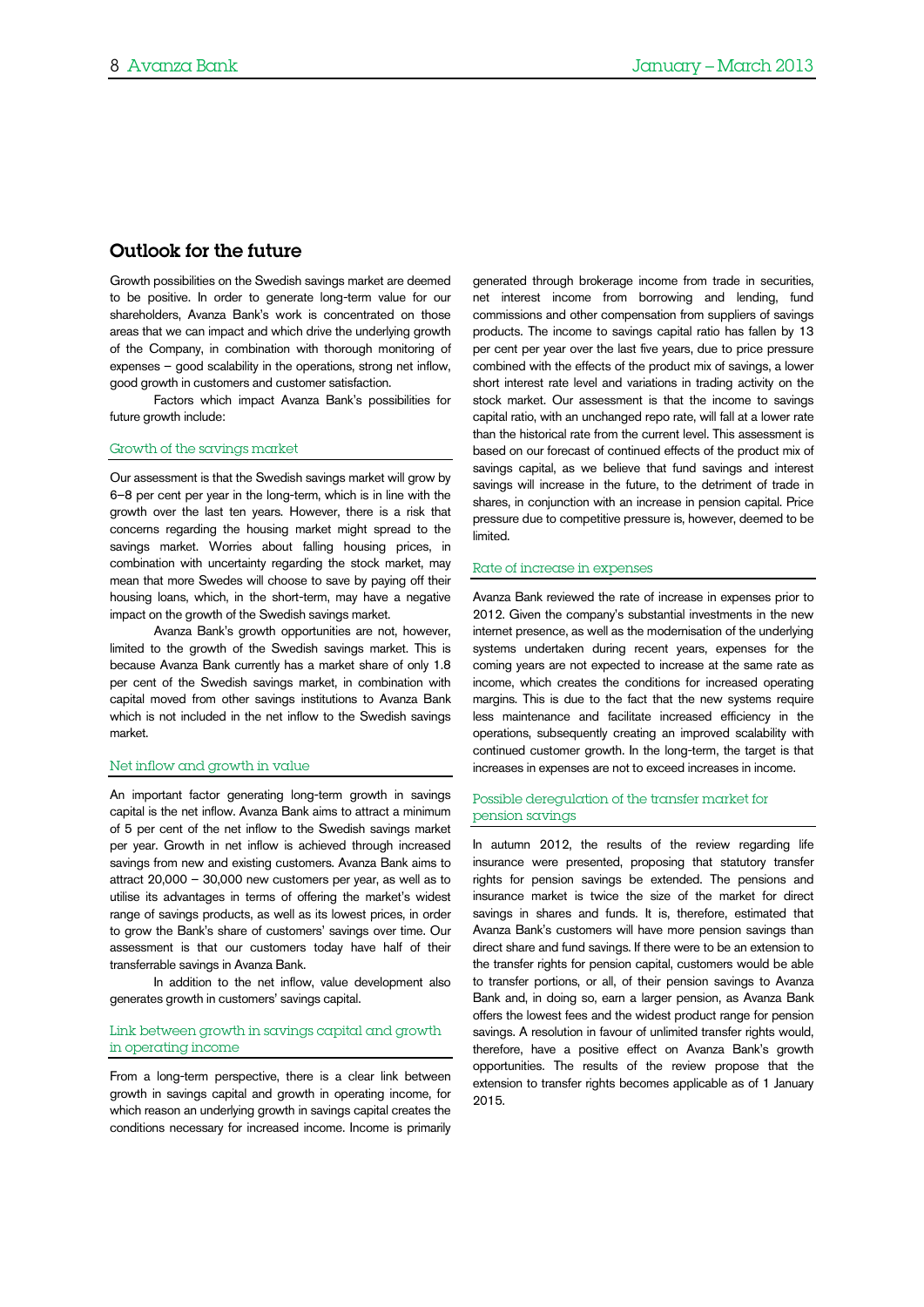## Other corporate events

#### Significant risks and uncertainly factors

Avanza Bank's operations are exposed to risks on a daily basis. These risks are measured, controlled and, where necessary, acted upon, in order to protect the Company's capital and reputation. The manner in which Avanza Bank identifies, follows up and manages these risks has a bearing on the soundness of the business and on the Company's long-term profitability. A detailed description of the Group's risk exposure and risk management is provided in Avanza Bank's Annual Report for 2012, Note 32. It is deemed that there are no significant risks other than those risks described in the Annual Report and in this interim report.

#### Transactions with associated parties

Avanza Bank's transactions with associated parties are presented in the Annual Report for 2012, Note 33. No significant changes have taken place since the publication of the Annual Report.

#### Annual General Meeting

The Annual General Meeting will be held today, 17 April 2013, at 15.00 at Nalen, Regeringsgatan 74, Stockholm. The Annual Report is available from the Company's office and on the Company's website, www.avanza.com. A press release outlining important resolutions made by the Annual General Meeting will be published after the conclusion of the meeting.

#### Repurchase of the company's own shares

On 19 April 2012, the Annual General Meeting decided to authorise the Board of Directors to implement the acquisition of own shares, up to a maximum of 10 percent of the shares in Avanza Bank Holding AB. No shares were repurchased during the first quarter of 2013 and the company holds no repurchased shares as of 31 March 2013.

#### Financial calendar

| Annual General Meeting                   | 17 April 2013   |
|------------------------------------------|-----------------|
| Interim Report, January - June 2013      | 10 July 2013    |
| Interim Report, January - September 2013 | 16 October 2013 |
| Preliminary Financial Statement 2013     | January 2014    |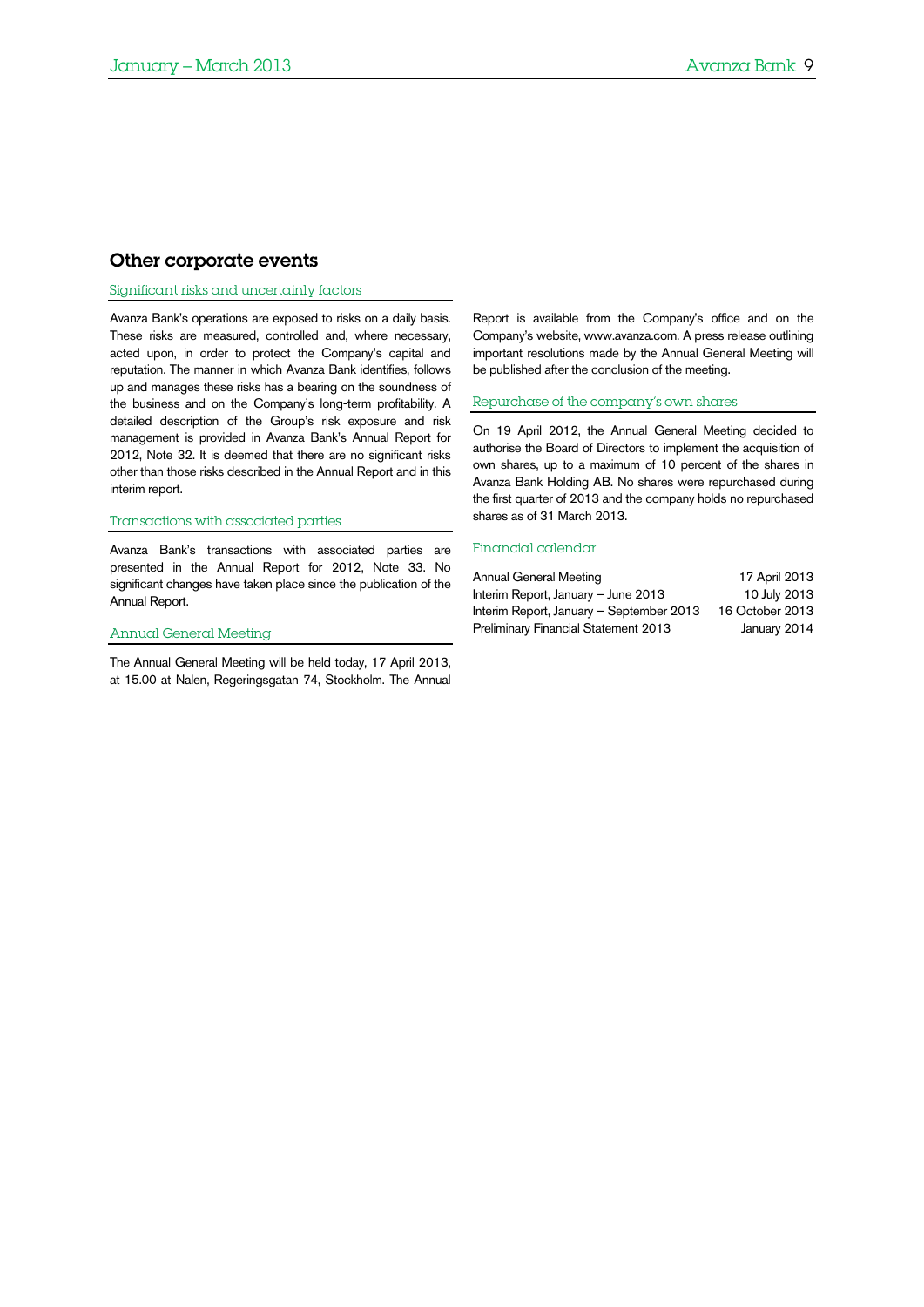# Consolidated Income Statements \*

|                                                      | 2013    | 2012     | 2012-2013 | 2012         |
|------------------------------------------------------|---------|----------|-----------|--------------|
| SEK <sub>m</sub>                                     | Jan-Mar | Jan-Mar  | Apr-Mar   | Jan-Dec      |
| <b>Operating income</b>                              |         |          |           |              |
| Commission income                                    | 118     | 119      | 400       | 400          |
| Commission expenses                                  | $-18$   | $-18$    | $-68$     | $-67$        |
| Interest income                                      | 61      | 82       | 286       | 307          |
| Interest expenses                                    | $-11$   | $-20$    | $-64$     | $-72$        |
| Net result of financial transactions                 | 0       | $\Omega$ | $-7$      | $-7$         |
| Other operating income                               | 0       | 1        | 1         | $\mathbf{1}$ |
| <b>Total operating income</b>                        | 150     | 164      | 548       | 562          |
| <b>Operating expenses</b>                            |         |          |           |              |
| General administrative costs                         | $-81$   | $-75$    | $-313$    | $-306$       |
| Depreciation of tangible and intangible fixed assets | $-3$    | $-3$     | $-13$     | $-13$        |
| Other operating expenses                             | $-12$   | $-14$    | $-39$     | $-41$        |
| Total operating expenses before credit losses        | -96     | $-92$    | -365      | $-360$       |
|                                                      |         |          |           |              |
| Operating profit before credit losses                | 54      | 72       | 183       | 202          |
|                                                      |         |          |           |              |
| Credit losses, net                                   | 0       | 0        | $-1$      | $-1$         |
| <b>Operating profit</b>                              | 54      | 72       | 182       | 201          |
|                                                      |         |          |           |              |
| Tax on profit for the period                         | $-9$    | $-12$    | $-37$     | $-41$        |
| Net profit/loss for the period **                    | 45      | 60       | 145       | 160          |
| Earnings per share, SEK                              | 1.55    | 2.11     | 5.04      | 5.58         |
| Earnings per share after dilution, SEK               | 1.55    | 2.09     | 5.04      | 5.58         |
| Average no. shares before dilution, thousand         | 28,874  | 28,263   | 28,817    | 28,665       |
| Average no. shares after dilution, thousand          | 28,874  | 28,449   | 28,817    | 28,665       |
| Outstanding no. shares before dilution, thousand     | 28,874  | 28,263   | 28,874    | 28,874       |
| Outstanding no. shares after dilution, thousand      | 28,874  | 28,451   | 28,874    | 28,874       |
| No. shares upon full dilution, thousand              | 30,431  | 29,907   | 30,431    | 30,431       |
|                                                      |         |          |           |              |

\* Corresponds to total comprehensive income in that no other total comprehensive income exists.

\*\* The entire profit accrues to the Parent Company's shareholders.

# Consolidated Balance Sheet

| SEK <sub>m</sub>                           |        | $31 - 03 - 2013$ | $31 - 12 - 2012$ |
|--------------------------------------------|--------|------------------|------------------|
| <b>Assets</b>                              |        |                  |                  |
| Loans to credit institutions               |        | 7,599            | 7,989            |
| Loans to the public                        | Note 1 | 4,101            | 3,710            |
| Shares and participations                  |        | $\Omega$         | 0                |
| Assets in insurance operations             |        | 36,219           | 33,067           |
| Intangible fixed assets                    |        | 23               | 23               |
| Tangible assets                            |        | 15               | 17               |
| Other assets                               |        | 303              | 316              |
| Prepaid costs and accrued income           |        | 50               | 84               |
| <b>Total assets</b>                        |        | 48,310           | 45,206           |
| Liabilities and shareholders' equity       |        |                  |                  |
| Deposits by the public                     | Note 2 | 10.759           | 11,116           |
| Liabilities in insurance operations        |        | 36,219           | 33,067           |
| Other liabilities                          |        | 380              | 115              |
| Accrued costs and prepaid income           |        | 70               | 71               |
| Provisions                                 |        | 9                | 9                |
| Shareholders' equity                       |        | 873              | 828              |
| Total liabilities and shareholders' equity |        | 48,310           | 45,206           |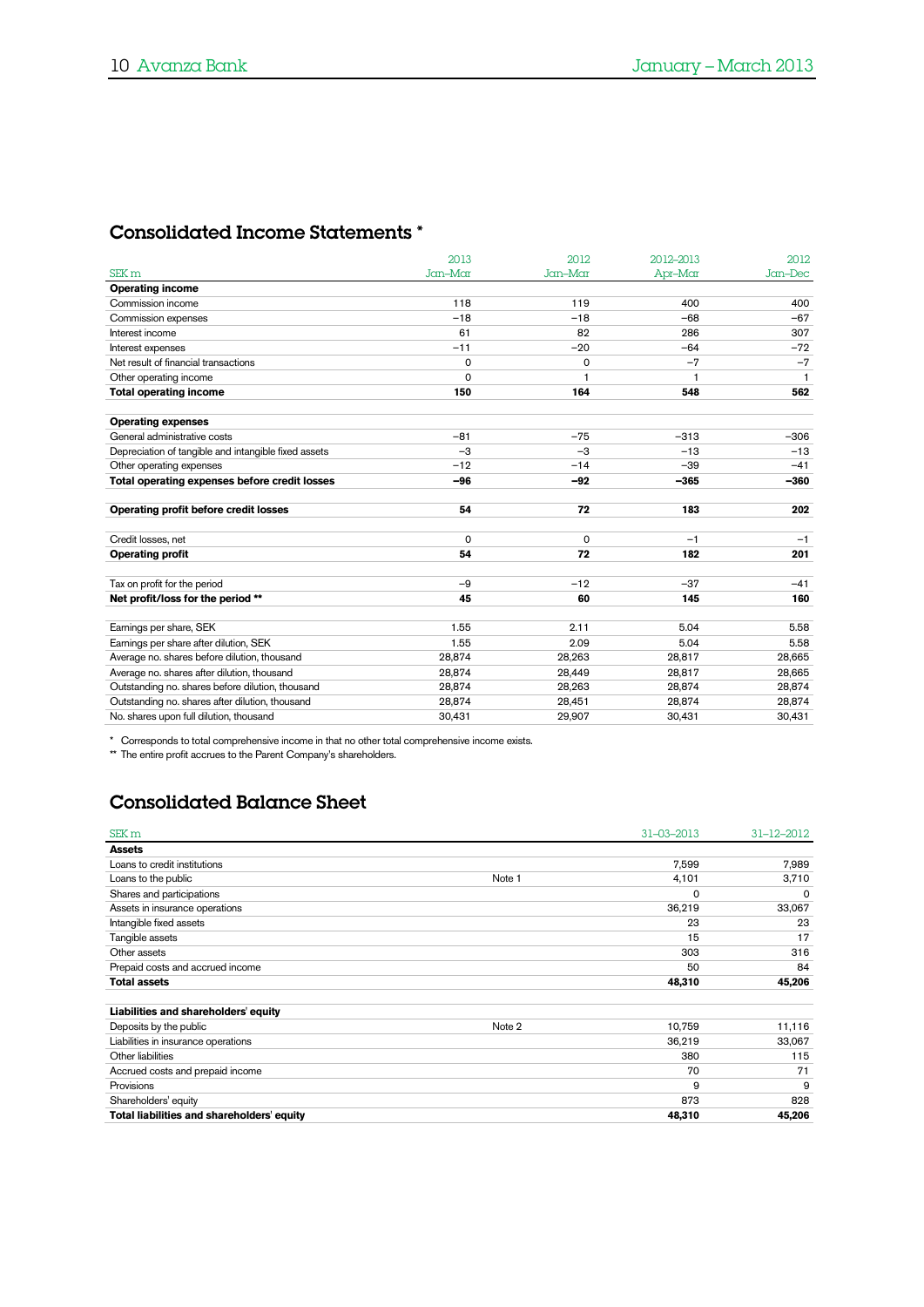# Changes in the Group's shareholders' equity

|                                                     | 2013    | 2012       | 2012    |
|-----------------------------------------------------|---------|------------|---------|
| SEK <sub>m</sub>                                    | Jan-Mar | $Jcm$ -Mar | Jan–Dec |
| Shareholders' equity at the beginning of the period | 828     | 875        | 875     |
| Dividend                                            |         |            | $-283$  |
| Warrants issue                                      |         | 0          |         |
| Exercise of share warrants                          |         |            | 72      |
| Repurchase of own shares                            |         |            |         |
| Net profit/loss for the period                      | 45      | 60         | 160     |
| Shareholders' equity at the end of the period       | 873     | 935        | 828     |

There are no minority shareholdings included in the shareholders' equity.

# Consolidated Cash Flow Statements

|                                                             | 2013         | 2012       |
|-------------------------------------------------------------|--------------|------------|
| SEK <sub>m</sub>                                            | $Jcm-M$ $CT$ | $Jcm$ -Mar |
| Cash flow from operating activities                         |              | 19         |
| Cash flow from operating activities' assets and liabilities | $-393$       | $-1412$    |
| Cash flow from investment operations                        | Ξ.           |            |
| Cash flow from financial operations                         |              | 0          |
| Cash flow for the period                                    | $-390$       | $-1.393$   |
| Liquid assets at the beginning of the period *              | 7989         | 8672       |
| Liquid assets at the end of the period *                    | 7599         | 7 279      |

\* Liquid assets are defined as loans to credit institutions.

At the end of the period SEK 574 million (SEK 600 m) of consolidated liquid assets are pledged as collateral.

# Parent Company Income Statements

|                                               | 2013     | 2012     |
|-----------------------------------------------|----------|----------|
| SEK <sub>m</sub>                              | Jan-Mar  | Jan-Mar  |
| <b>Operating expenses</b>                     |          |          |
| Administration expenses                       | $-1$     | -1       |
| Other operating income                        |          |          |
| Other operating expenses                      | $-1$     | $-1$     |
| <b>Operating profit/loss</b>                  | $-2$     | -2       |
|                                               |          |          |
| <b>Profit/loss from financial investments</b> |          |          |
| Profit/loss from shares in group companies    |          |          |
| Profit/loss from other securities             |          |          |
| Interest income and similar items             | 0        | $\Omega$ |
| Interest expenses and similar items           |          |          |
| Profit/loss before tax                        | -1       | $-2$     |
|                                               |          |          |
| Tax on profit for the period                  | $\Omega$ | $\Omega$ |
| Net profit/loss for the period                | -1       | -2       |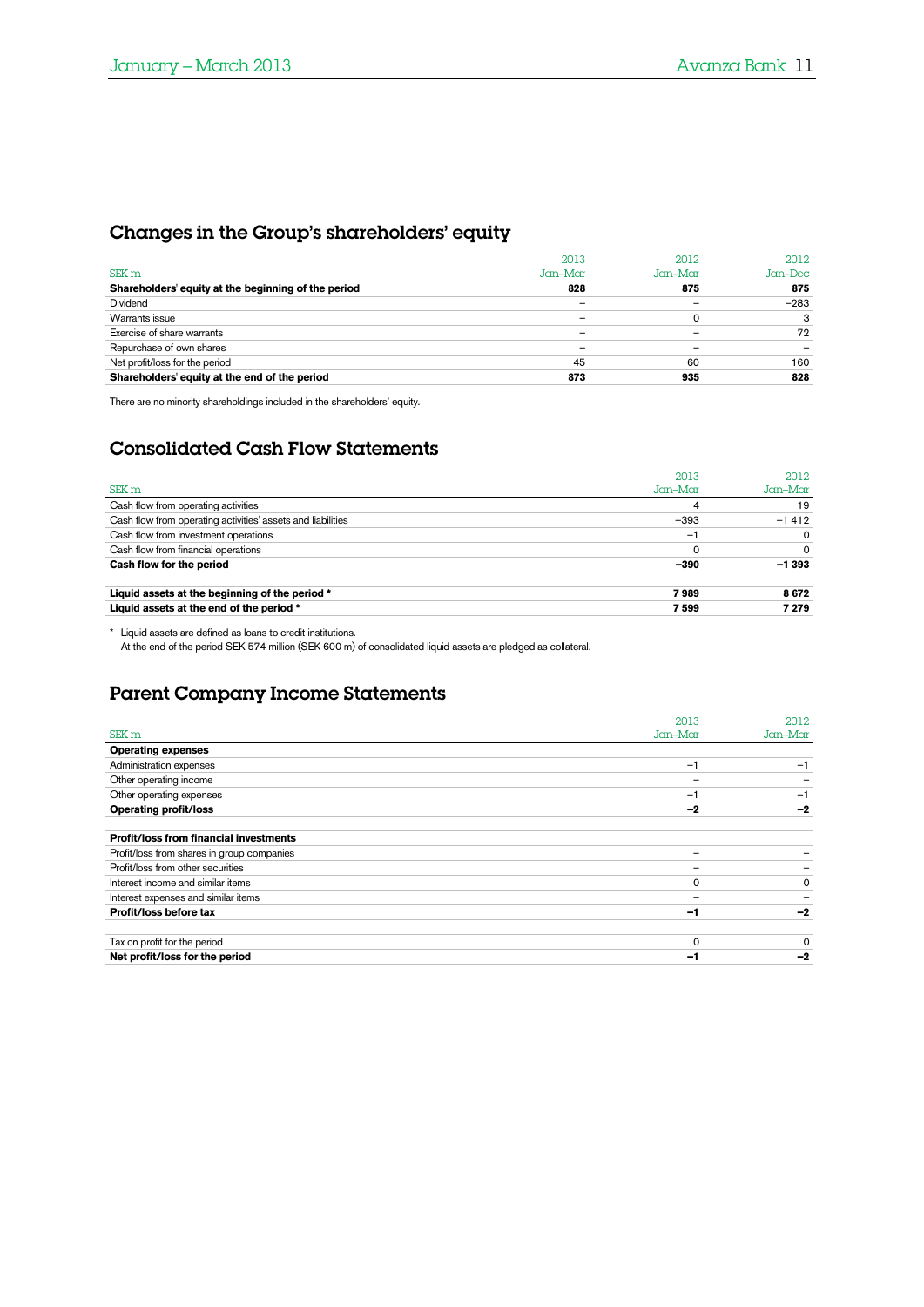# Parent Company Balance sheets

| SEK <sub>m</sub>                           | $31 - 03 - 2013$ | $31 - 12 - 2012$ |
|--------------------------------------------|------------------|------------------|
| <b>Assets</b>                              |                  |                  |
| Financial fixed assets                     | 408              | 408              |
| Current receivables *                      | 256              | 256              |
| Liquid assets                              | 0                | $\circ$          |
| <b>Total assets</b>                        | 664              | 664              |
| Shareholders' equity and liabilities       |                  |                  |
| Shareholders' equity                       | 662              | 663              |
| <b>Current liabilities</b>                 | $\mathbf{2}$     |                  |
| Total shareholders' equity and liabilities | 664              | 664              |
|                                            |                  |                  |

\* Of which receivables from subsidiaries SEK 255 million (SEK 256 m).

# Accounting principles

The Interim Report has been prepared in accordance with IAS 34, Interim Reporting, the Swedish Annual Accounts Act for Credit Institutions and Securities Companies and with the guidelines and general advice issued by the Swedish Financial Supervisory Authority concerning the annual accounts of credit institutions and securities companies (FFFS 2008:25). The Interim Report for the Parent Company has been prepared in accordance with the provisions of the Swedish Annual Accounts Act and and the supplementary accounting rules for legal entities (RFR 2) issued by the Swedish Financial Reporting Board. Accounting principles and calculation methods remain unchanged from those applied in the 2012 Annual Report.

### Notes

#### Note 1 – Loans to the public

Loans to the public are reported after deductions for actual and anticipated credit losses. SEK 1,029 million (SEK 849 m as of 31 December 2012) of loans to the public as of 31 March 2013, so-called account credits, are covered in their entirety by cash and cash equivalents pledged on endowment insurance accounts. This portion of the lending does not impact the net interest items, as the interest on deposits is the same as the lending rate. Collateral for the remainder of the loans to the public is in the form of securities.

#### Note 2 – Funds managed on behalf of third parties

In addition to the deposits reported in the Balance Sheet, Avanza Bank also has, as of 31 March 2013, deposits by third parties in client fund accounts totalling SEK 790 million (SEK 847 m as of 31 December 2012).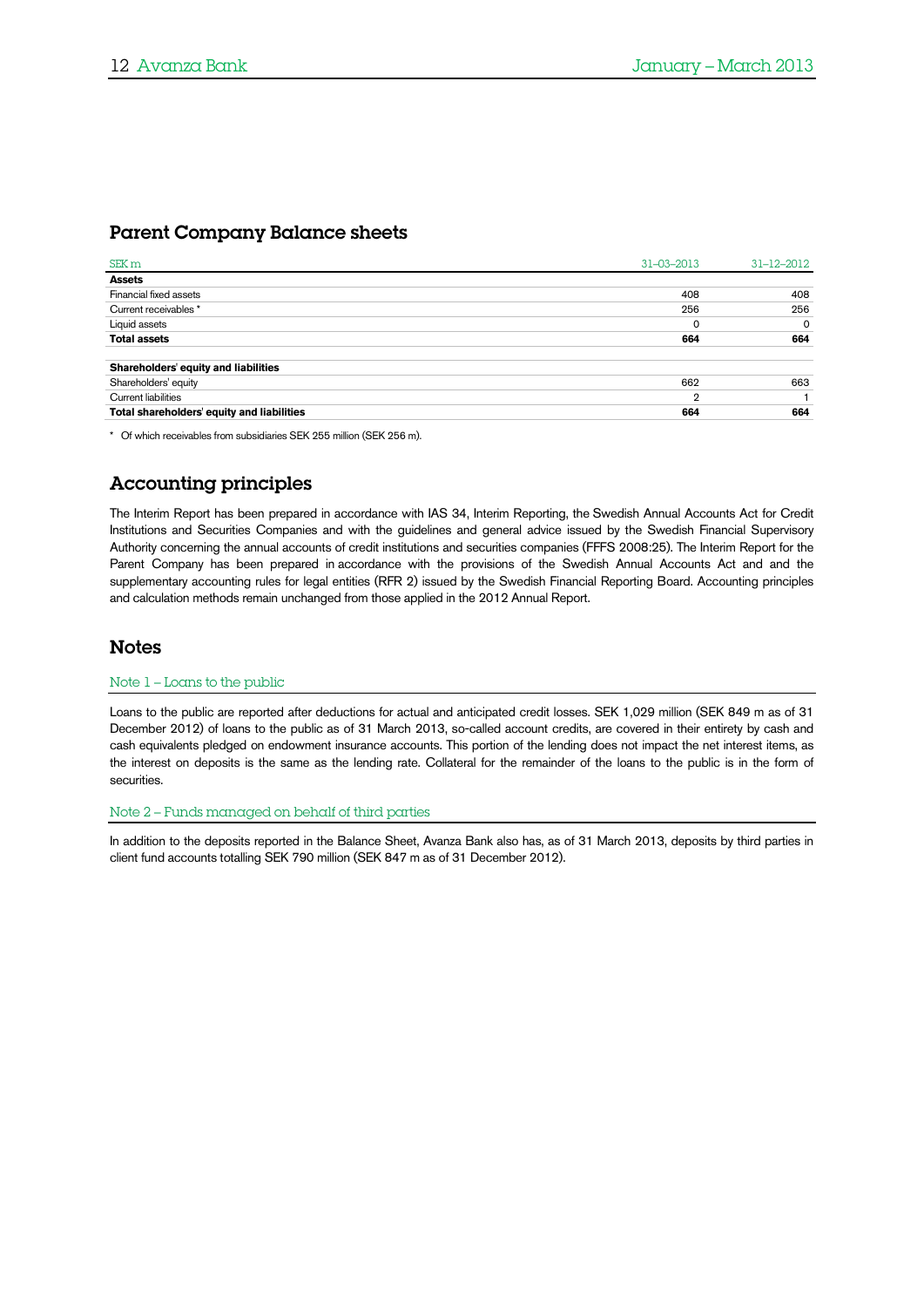#### Note 3 – Financial instruments

#### **Classification of financial information**

|                                  |                              | Loan                         |                          |                          |        |
|----------------------------------|------------------------------|------------------------------|--------------------------|--------------------------|--------|
|                                  | Financial instruments valued | receivables and              | Other                    | Non-                     |        |
|                                  | at fair value via Income     | accounts                     | financial                | financial                |        |
| SEK m, 31-03-2013                | Statement                    | receivable                   | liabilities              | instruments              | Total  |
| <b>Assets</b>                    |                              |                              |                          |                          |        |
| Lending to credit institutions   | $\overline{\phantom{0}}$     | 7,599                        | $\overline{\phantom{a}}$ | $\overline{\phantom{a}}$ | 7,599  |
| Lending to the public            | $\overline{\phantom{0}}$     | 4,101                        | $\overline{\phantom{a}}$ | $\overline{\phantom{a}}$ | 4,101  |
| Shares and participations        | $\Omega$                     | $\overline{\phantom{a}}$     | $\overline{\phantom{a}}$ | $\overline{\phantom{a}}$ | 0      |
| Assets in insurance operations   | 36,219                       | $\overline{\phantom{a}}$     | $\overline{\phantom{a}}$ | $\overline{\phantom{a}}$ | 36,219 |
| Intangible assets                | $\overline{a}$               | $\overline{\phantom{a}}$     | $\overline{\phantom{a}}$ | 23                       | 23     |
| Tangible assets                  | $\overline{\phantom{a}}$     | $\overline{\phantom{a}}$     | $\overline{\phantom{a}}$ | 15                       | 15     |
| Other assets                     | $\overline{\phantom{a}}$     | 211                          | $\overline{\phantom{a}}$ | 92                       | 303    |
| Prepaid costs and accrued income | $\overline{a}$               | 24                           | $\overline{\phantom{a}}$ | 26                       | 50     |
| <b>Total assets</b>              | 36,219                       | 11,935                       | $\blacksquare$           | 156                      | 48,310 |
|                                  |                              |                              |                          |                          |        |
| <b>Liabilities</b>               |                              |                              |                          |                          |        |
| Deposits by the public           |                              | $\overline{\phantom{a}}$     | 10,759                   | $\overline{\phantom{a}}$ | 10,759 |
| Insurance operations liabilities | 36,219                       | $\overline{\phantom{a}}$     | $\overline{\phantom{a}}$ | $\overline{\phantom{a}}$ | 36,219 |
| Other liabilities                | $\overline{\phantom{a}}$     | $\qquad \qquad \blacksquare$ | 380                      | $\overline{\phantom{a}}$ | 380    |
| Accrued costs and prepaid income | $\overline{\phantom{a}}$     | $\overline{\phantom{a}}$     | 52                       | 18                       | 70     |
| Provisions                       | $\overline{\phantom{0}}$     | $\overline{\phantom{a}}$     | $\overline{\phantom{a}}$ | 9                        | 9      |
| <b>Total liabilities</b>         | 36,219                       | $\blacksquare$               | 11,191                   | 27                       | 47,437 |

#### **Financial instruments valued at fair value**

| SEK m, 31-03-2013                                           | Level 1                  | Level 2                  | Level 3                  | Total  |
|-------------------------------------------------------------|--------------------------|--------------------------|--------------------------|--------|
| Assets                                                      |                          |                          |                          |        |
| Equities                                                    | 19,669                   | 0                        | $\overline{\phantom{a}}$ | 19,669 |
| Fund units                                                  | 1,251                    | 9,482                    | $\overline{\phantom{0}}$ | 10,733 |
| Bonds and other interest-bearing securities                 | 626                      | 222                      |                          | 848    |
| Other securities                                            | 189                      | 161                      |                          | 350    |
| Liquid assets                                               | $\overline{\phantom{a}}$ | $\overline{\phantom{0}}$ | $\overline{\phantom{0}}$ | 4,619  |
| <b>Total assets</b>                                         | 21,735                   | 9,865                    | ٠                        | 36,219 |
| Liabilities                                                 |                          |                          |                          |        |
| Liabilities in insurance operations (investment agreements) | $\overline{\phantom{a}}$ | 36.219                   | $\overline{\phantom{0}}$ | 36,219 |
| <b>Total liabilities</b>                                    | $\blacksquare$           | 36,219                   | $\overline{\phantom{0}}$ | 36,219 |

#### **Fair value**

In the case of financial instruments reported at accrued acquisition cost, incurring variable interest, or with short maturities, the reported value and fair value are equal.

The fair value of those financial instruments reported at fair value through profit and loss is determined as shown below.

During the period, no transfers between the levels have taken place. Pension and insurance customers (assets in the insurance operations) are, in principle, only permitted to hold securities traded on a regulated market or a multilateral trading facility, investment funds or securities on unlisted securities markets managed electronically by Avanza Bank.

#### *Financial assets valued at fair value via the Income Statement*

The majority of the securities in this category, primarily comprising assets within the insurance operations, comprise listed securities and the fair value is determined by using the official bid rate on the closing date. The fair value of securities without an active market is determined, initially, by obtaining pricing information from operators who quote daily prices, mainly the net asset values quoted by the fund companies, where the issuer values every individual security, and secondarily, by assessing the most recently completed market transaction between two mutually independent parties.

Changes in the value of assets in the insurance operations correspond to changes in the value of liabilities in the insurance operations and the net result is, therefore, zero.

Financial assets valued at fair value are classified through the use of a hierarchy for fair value that reflects the significance of the input data used in the valuations. The hierarchy contains the following levels:

Level 1 – Quoted prices (unadjusted) on active markets for identical assets or liabilities. The majority of the shares pertaining to the insurance operations are included in this category.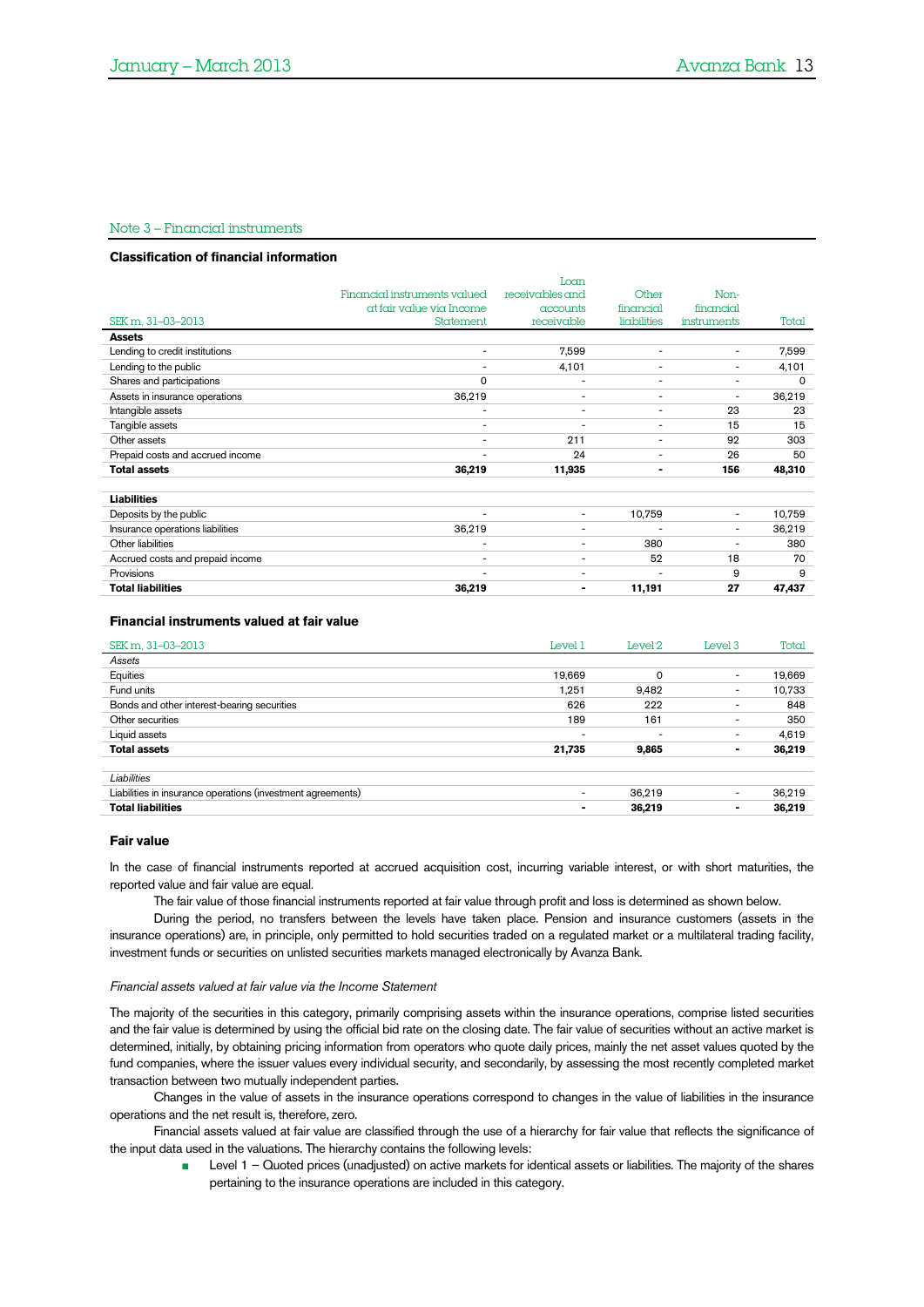- Level 2 Input data other than the quoted prices included in Level 1, but which are observable for assets or liabilities, either directly (i.e. as prices) or indirectly (i.e. derived from prices). Funds (not traded on a stock exchange) are included in this category. Liabilities in the insurance operations are included in this category as the value of the entire balance sheet item is indirectly related to the value of the assets in the insurance operations.
- Level 3 Input data from the asset or liability in question that is not based on observable market data (nonobservable input data).

The level of the hierarchy for fair values where the valuation at fair value is categorised in its entirety shall be determined on the basis of the lowest level of input data of significance to the valuation at fair value in its entirety. To this end, the assessment of the significance of the input data is conducted with regard to the valuation at fair value in its entirety.

#### <span id="page-13-0"></span>Note 4 – Capital requirement for the financial conglomerate

| SEK <sub>m</sub>                                                                 | $31 - 03 - 2013$ | $31 - 12 - 2012$ |
|----------------------------------------------------------------------------------|------------------|------------------|
| <b>Capital base</b>                                                              |                  |                  |
| Shareholders' equity, the Group                                                  | 873              | 828              |
| Less, unaudited profits                                                          | $-45$            |                  |
| Proposed dividend SEK 8.00 per share                                             | $-231$           | $-231$           |
| Shareholders' equity, financial conglomerate                                     | 597              | 597              |
| Less                                                                             |                  |                  |
| Intangible fixed assets and deferred tax receivables                             | $-24$            | $-24$            |
| <b>Capital base</b>                                                              | 573              | 573              |
| <b>Capital requirement</b>                                                       |                  |                  |
| Capital requirement for regulated units within the banking and securities sector | 219              | 226              |
| Capital requirement for requlated units in the insurance sector                  | 30               | 30               |
| Theoretical capital requirements for non-requlated units                         | 3                | 3                |
| <b>Capital requirement</b>                                                       | 252              | 259              |
| <b>Capital surplus</b>                                                           | 321              | 314              |
| Capital base/Capital requirement                                                 | 2.28             | 2.21             |

The above table refers to the financial conglomerate, including Avanza Bank Holding AB and all of its subsidiary companies. The financial conglomerate's capital base and capital requirement have been calculated using the consolidation method.

When calculating the capital base during the course of an ongoing year, audited profits only are included in the calculations. If the profit for the period has been audited, adjustments are made for the assumed dividend. Assumed dividend refers to the current period and the proposed dividend is dividend proposed by the Board of Directors to the Annual General Meeting for the full financial year.

Stockholm, 17 April 2013

Martin Tivéus Managing Director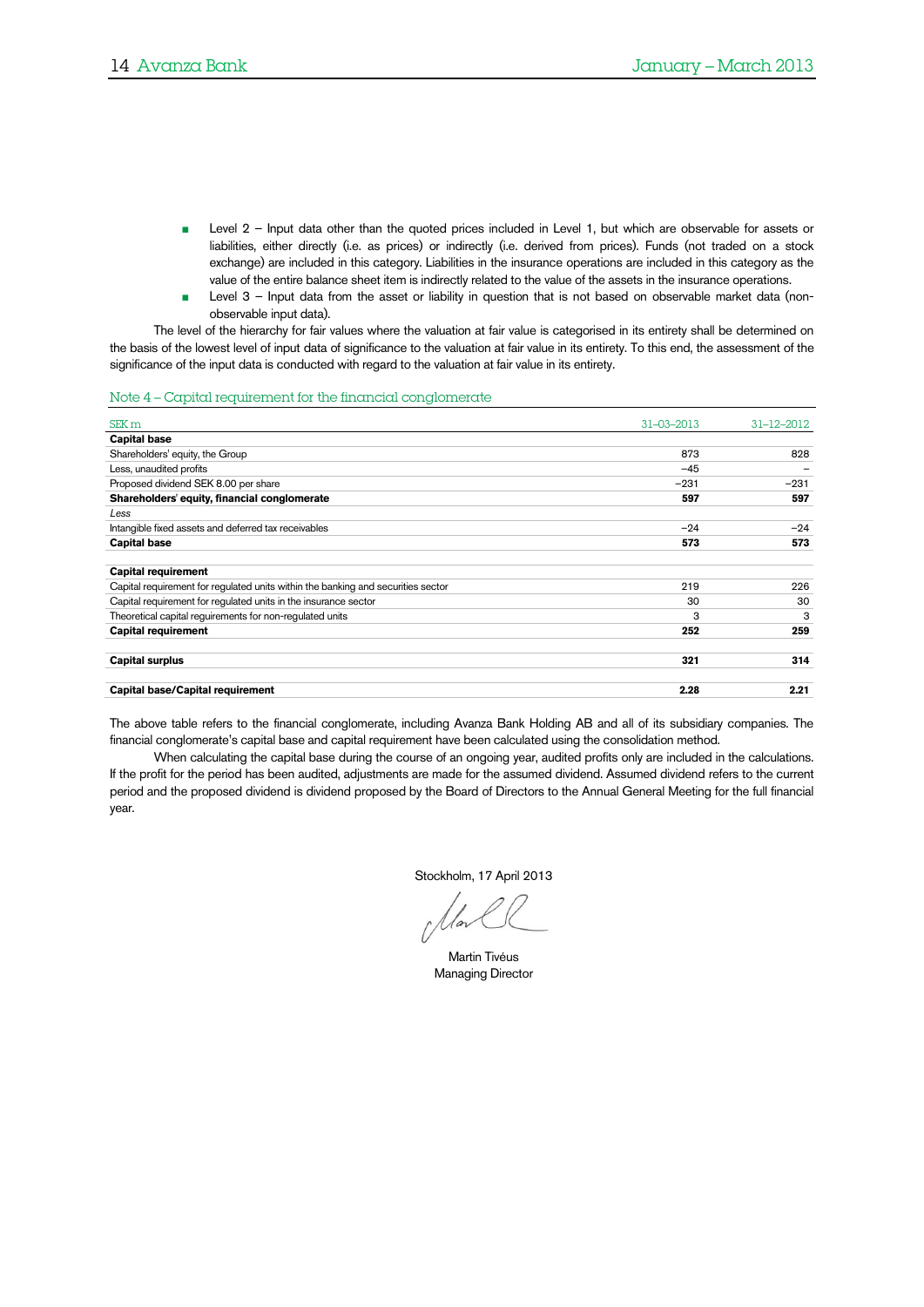For additional information:



 Martin Tivéus, Managing Director of Avanza Bank, tel: +46(0)70 861 80 04



Birgitta Hagenfeldt, CFO of Avanza Bank, tel: +46(0)73 661 80 04

This report has not been subject to review by the company's auditors.

The information contained in this report comprises information that Avanza Bank Holding AB (publ.) is obliged to provide as well as that which it has chosen to provide in accordance with the provisions of the Swedish Securities Market Act and the Swedish Financial Instruments Trading Act. The information has been released to the market for publication at 08.15 (CET) on 17 April 2013.

Avanza Bank also publishes an Excel document containing its financial history. The information is provided in English and is updated quarterly. The document can be accessed at avanzabank.se/keydata.

*This Interim Report is published in Swedish and English. In the event of any difference between the English version and the Swedish original, the Swedish version shall prevail.*